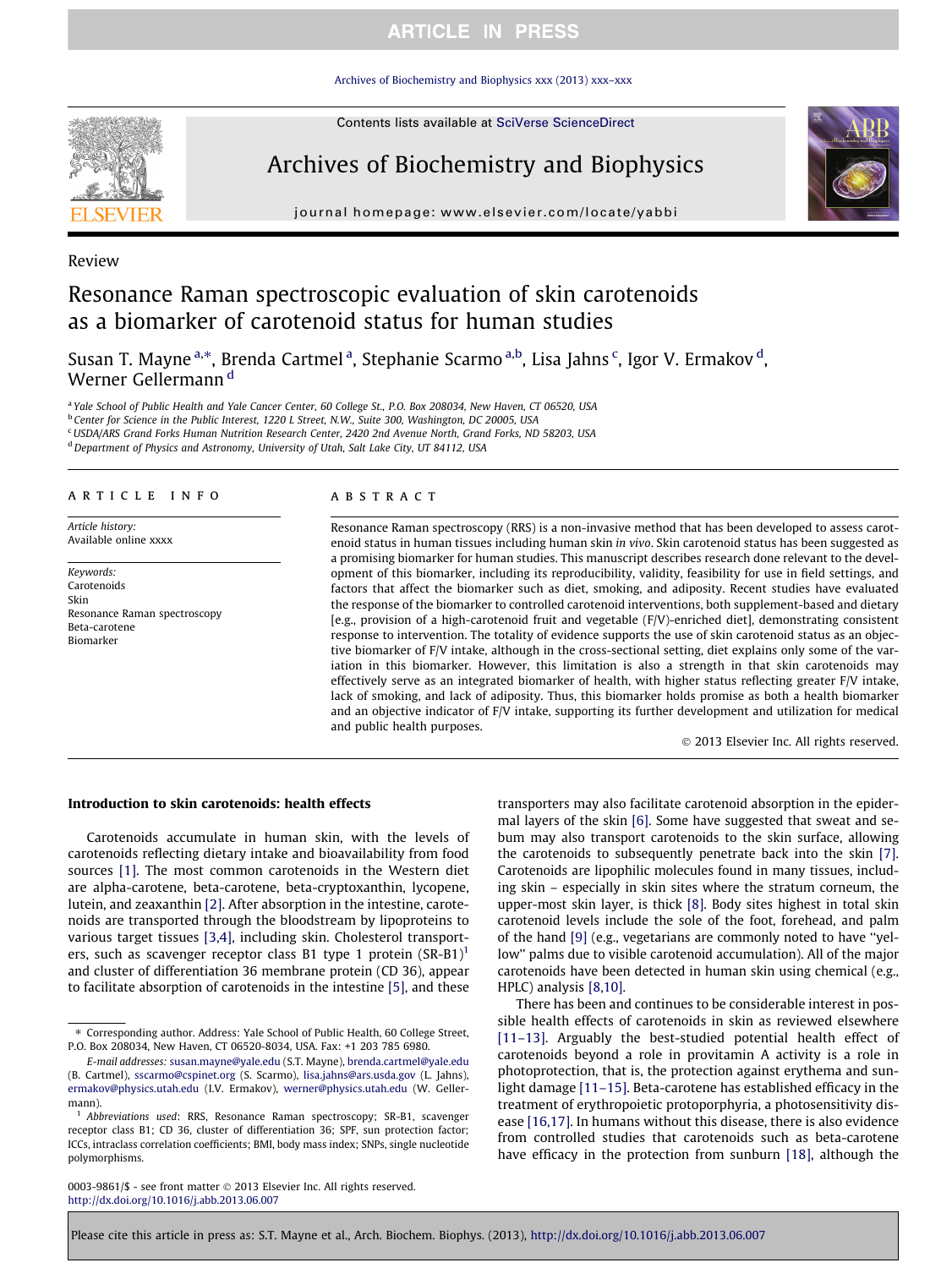sun protection factor (SPF) is modest (i.e., approximately equal to 2). Carotenoids are known to quench singlet oxygen and other free radical species, which are generated in the skin by exposure to UVA and can cause skin damage [\[16\].](#page-6-0) Several recent studies have examined the potential protective effects of carotenoids against premature photoaging of the skin, marked by signs such as wrinkling, pigmentation, dryness, and inelasticity. There is suggestive evidence for a protective effect of beta-carotene on photoaging [\[19\].](#page-6-0) It has also been suggested that other carotenoids, such as lycopene [\[20\]](#page-6-0) and astaxanthin [\[21\]](#page-6-0) may also protect against photoaging. Tobacco smoking, which also generates free radical species, is another cause of premature skin aging [\[22\],](#page-6-0) further suggesting that free radical quenching ability of carotenoids may contribute to photoprotection/reducing premature skin aging.

## Introduction to skin carotenoids as a biomarker of fruit and vegetable intake

Not only is skin carotenoid assessment of interest for studying the direct effects of carotenoids on skin, but there is great interest in assessing skin carotenoids as a biomarker of fruit and vegetable intake. Higher relative to lower fruit and vegetable intake has been associated with a reduction in the risk of a number of chronic diseases, including various cancers [\[23\]](#page--1-0), cardiovascular disease [\[24\],](#page-6-0) age-related degenerative diseases [\[25\]](#page-6-0), and obesity [\[26\]](#page-6-0). Many countries, including the U.S., are supporting interventions to increase fruit and vegetable intake, and the recent Dietary Guidelines for Americans 2010 [\[27\]](#page-6-0) recommendation states that individuals should ''increase vegetable and fruit intake.'' In order to identify populations at particular risk for inadequate intake of fruits and vegetables, and to evaluate the success of interventions aimed at increasing fruit and vegetable intake, objective indicators of fruit and vegetable intake are critically needed. This is especially true in studies involving children, where it is extraordinarily difficult to obtain valid dietary intake data [\[28\]](#page-6-0). Parents and caregivers typically do not observe all meals consumed, and young children lack the cognitive ability to self-report diet.

Fruits and vegetables are concentrated sources of carotenoids. Carotenoids can be measured in blood and in other tissues, and levels in blood and tissues are correlated with dietary intake of both total and specific carotenoids [\[29\].](#page-6-0) Plasma concentrations of carotenoids also increase significantly in response to fruit/vegetable behavioral interventions [\[30,31\]](#page-6-0). Given their widespread distribution in fruits and vegetables, carotenoids have been used as an objective biomarker of fruit and vegetable intake. The National Academy of Sciences [\[2\]](#page-6-0) stated ''blood concentrations of carotenoids are the best biological markers for consumption of fruits and vegetables.''

Thus, blood concentrations of carotenoids can and have served as concentration biomarkers of fruit and vegetable intake, and are used in nutritional surveillance (e.g., NHANES biochemical components), in observational research studies, and as a marker of adherence in relevant behavioral interventions. Concentration biomarkers can be used to calibrate and correct for measurement error in self-reported nutrient intake data, improving the quality of dietary exposure data for epidemiologic research [\[32\]](#page-6-0). Despite these advantages of blood carotenoids as a biomarker, there are real and significant disadvantages to the use of plasma or serum carotenoid concentrations, including cost (of sample collection, processing, storage, and chemical analysis, usually by HPLC); the need for study participants to agree to submit to venipuncture, which may introduce participation bias; sample lability during processing and analysis; and the relatively short half-life of carotenoids in blood [\[33\].](#page-6-0) Adipose tissue is thought to be a more stable depot of carotenoids [\[34\]](#page-6-0), and a few epidemiologic studies have

utilized adipose tissue to assess carotenoid status. However, this approach requires biopsies and extensive sample preparation prior to HPLC analysis (to remove lipid) and thus is even more prohibitive to use in the setting of large population studies. Despite the costs and other limitations, blood carotenoids have been the biomarker of choice for fruit and vegetable intake for human studies.

#### Noninvasive assessment of skin carotenoids

As described above, skin carotenoids are of current interest as a biomarker associated with better health, as well as a potential biomarker of fruit and vegetable intake. Both of these areas of research would be greatly facilitated by the availability of noninvasive approaches to rapidly assess carotenoid status in living human skin. Because of some of the unique properties of carotenoids, both reflectance based methods [\[35\]](#page-6-0) as well as methods utilizing resonance Raman light scattering spectroscopy (RRS) have been evaluated.

RRS is a form of laser spectroscopy that detects the characteristic vibrational/rotational energy levels of a molecule. Carotenoids are particularly well suited to RRS, as all have a conjugated carbon backbone molecular structure, strongly absorbing in the blue wavelength region and thus providing the basis for efficient resonant laser excitation of the molecules with visible laser lines. The backbone consists of alternating carbon double- and single-bonds, with the conjugation length differing between particular carotenoid species. The stretch vibration frequencies of the carbon double and single bonds can be detected with RRS, where they appear as sharp spectral lines that are shifted by the vibration frequencies relative to the frequency of the excitation laser [\[9\]](#page-6-0). In homogeneous, optically thin solvent systems, the intensity of the resonance Raman scattered light is linearly related to the carotenoid concentration, thus serving as an optical measure for carotenoid content.

These light scattering properties have led us to explore the use of RRS for the non-invasive quantitative optical measurement of carotenoids and their spatial distributions in living human tissue, initially in the human macula (retina) [\[36–38\],](#page-6-0) and shortly after also in human skin [\[8,9,39–41\]](#page-6-0) and oral mucosal tissue [\[9\].](#page-6-0) Typical spectra for skin are shown in [Fig. 1](#page-2-0) and compared with an RRS spectrum for a beta-carotene solution. A growing number of studies, done by our group as well as other research groups over the past several years, support the promise of this approach. Below we summarize what is known about skin carotenoid status as assessed by RRS, including reproducibility, validity, feasibility of use in field settings, and factors known to affect skin carotenoid status. We conclude with a discussion of future research needs with regard to assessment of skin carotenoid status.

#### Biomarker development: intra- versus inter-subject variability

An early step in the development of any biomarker is characterizing the intra- (within) subject variability as well as the inter- (between) subject variability. Ideal biomarkers would vary widely across different individuals within a population, but be relatively constant over time within an individual. To understand the variability in skin carotenoids as assessed by RRS, we conducted two initial surveys in which we recruited 57 and 1375 healthy adults, respectively, and measured the carotenoid status by RRS, choosing the palm of the hand as a convenient tissue site. Wide distributions were evident, with large variation throughout the populations [\[9,42\].](#page-6-0) More recently, 74 healthy adults were recruited and their carotenoid status assessed by RRS longitudinally six times over the ensuing six months [\[43\].](#page-6-0) As shown in [Fig. 2a](#page-2-0), we observed again a wide distribution of skin carotenoid status that was nearly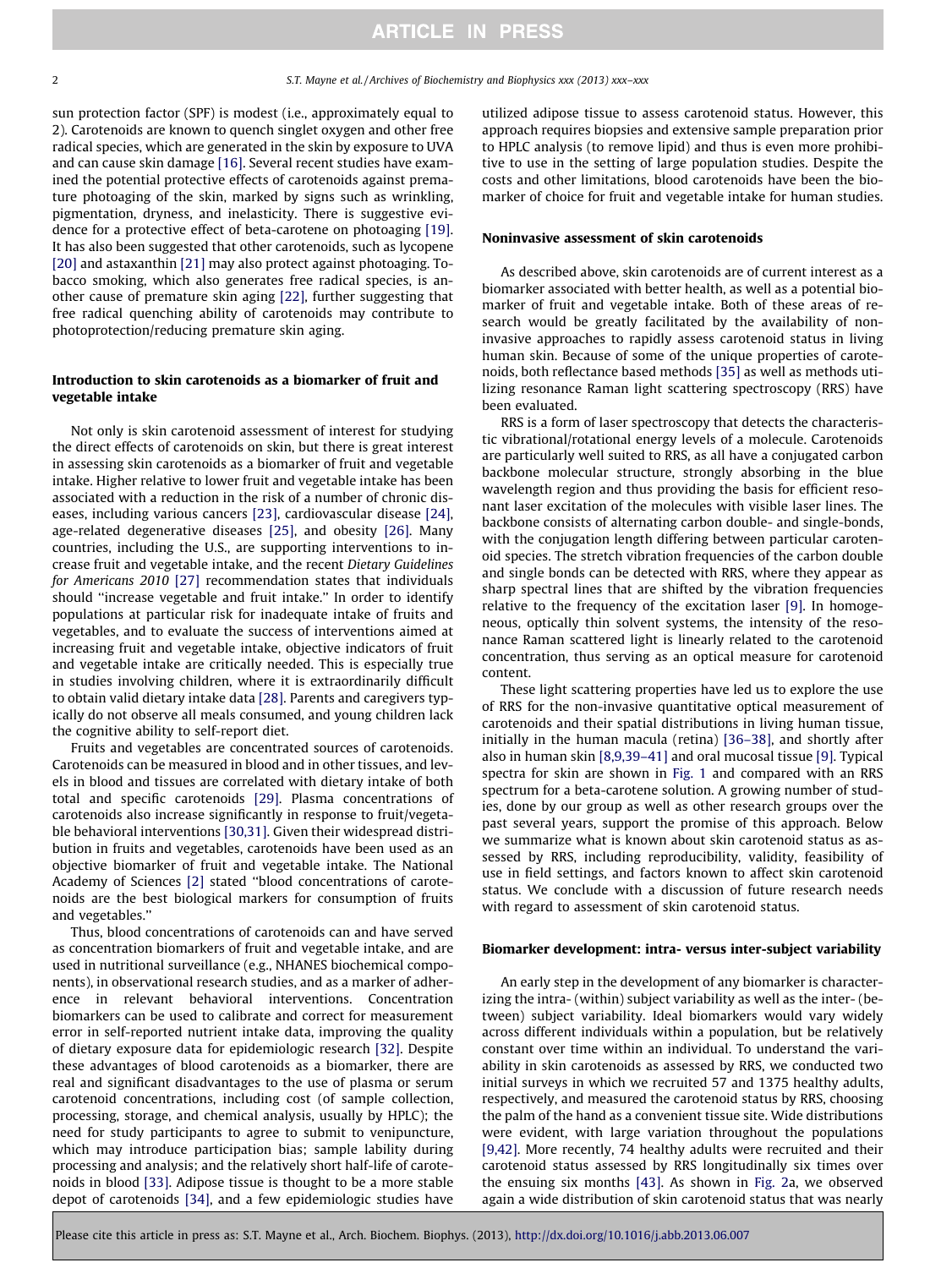S.T. Mayne et al./Archives of Biochemistry and Biophysics xxx (2013) xxx–xxx 33

<span id="page-2-0"></span>

Fig. 1. RRS spectrum of a solution of beta-carotene in acetone (a); typical raw skin spectrum (b) featuring weak carotenoid RRS peaks superimposed on a strong fluorescence background; processed carotenoid RRS spectrum (c) obtained after subtraction of fluorescence background. Skin carotenoid C–C and C=C RRS peaks are detectable with high signal-to-noise ratios. Taken with permission from Ermakov and Gellermann [\[47\].](#page-6-0)

normal (slight right skew). We conducted a third, large study  $(N = 381)$  in 3–4 year old children [\[44\]](#page-6-0), which showed a similarly wide distribution (Fig. 2b). Thus, there is adequate inter-subject variation in skin carotenoid status as assessed by RRS.

We assessed the reproducibility of the skin carotenoid biomarker over time with intraclass correlation coefficients (ICCs) across three body sites (palm, inner forearm, and outer forearm) and over each of six time points [\[43\]](#page-6-0). ICCs for total carotenoids for each of the six time points ranged from 0.85 to 0.89, indicating that participants who had high Raman counts in skin of one body site were similarly high in the skin of other body sites assessed. ICCs for total carotenoids within each body site over time were as follows: palm = 0.97; inner forearm = 0.95; outer forearm = 0.93, showing that biomarker levels were highly consistent over time within each body site, with the highest reproducibility shown for the palm. Similarly, another research group assessed skin carotenoids longitudinally in 10 subjects over a one-year period. They noted some seasonal variation (amounting to a 26% overall increase in skin carotenoids) from winter/spring values to summer/ autumn values [\[45\].](#page-6-0) They also commented on some significant variation within just a single day; however, our group has not observed this in multiple human studies suggesting that a significant artifactual instrument variation rather than biological variation cannot be ruled out as a source of this variation.

Another method to assess reproducibility for biomarkers is to assess agreement between a single biomarker measure of skin carotenoid status, and the mean of multiple measures of skin carotenoid status. We performed this analysis using data from our longitudinal study in adults (six scans over six months), and observed good agreement between skin carotenoid status measured by RRS at baseline and multiple time points [\[46\].](#page-6-0) Of the 18 subjects categorized in the highest quartile at baseline, 14 re-



Fig. 2. (a) Histogram showing distribution of skin total carotenoids in the palm,  $n = 74$  healthy adults. Taken with permission from Mayne et al. [\[43\].](#page-6-0) (b) Histogram showing distribution of skin total carotenoids in the palm,  $n = 381$  preschool children. Taken with permission from Scarmo et al. [\[44\]](#page-6-0) Note that the scales in (a) and (b) are not comparable as one was normalized to an external standard calibrator.

mained in the highest quartile when carotenoid status was estimated as the average of six time points. Sixteen of the 18 subjects categorized as the lowest quartile of carotenoid status at baseline remained in the lowest quartile when their status was averaged over time. Overall, 56 of the total 74 subjects remained in the same category of skin carotenoid status, and the weighted Kappa showed an 80% agreement (95% CI = 0.72–0.88) between the measures, supporting the feasibility of obtaining a single measure as an index of usual carotenoid status, at least over six months (a period with marked seasonal variation in climate and availability of fresh fruit and vegetables where the study was conducted).

#### Biomarker development: validity

Living human skin presents a highly heterogeneous tissue structure, is highly scattering, and also contains several strongly absorbing and spectrally overlapping chromophores. In view of the resulting highly complex light-tissue interaction scenario, it is necessary to validate that the RRS device is assessing skin carotenoid status accurately. Details of the validation work have been described previously [\[47\]](#page-6-0); here we describe two human studies in which we compared RRS measured values in human skin against chemical (HPLC) analyses of skin obtained from healthy adults. In the first study, we recruited a sample of 28 healthy adults who agreed to undergo dermal posterior hip biopsy (3 mm punch), after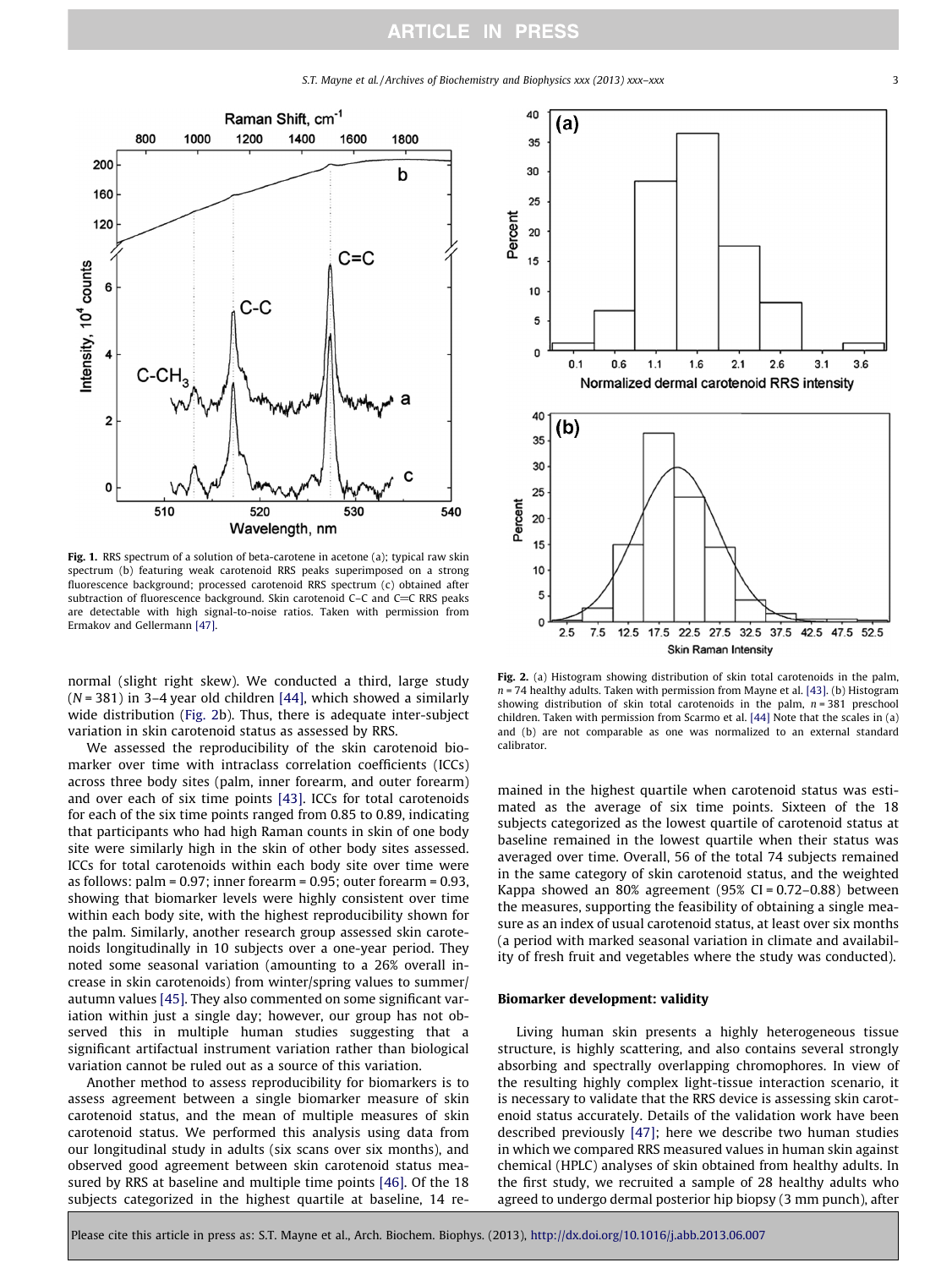being scanned at the site of the biopsy using RRS. We then compared correlations between the RRS biomarker (total carotenoids) and the relative levels in the dermal skin biopsies using HPLC. Total carotenoid level in skin by RRS was significantly correlated with total carotenoid level in skin by HPLC ( $r = 0.66$ ,  $p = 0.0001$ ) [\[43\].](#page-6-0) Because we were working with very small tissue samples (with corresponding analytical challenges for HPLC analyses) and with punch geometries in which the biopsied tissue thickness exceeded the light penetration depth, we performed a second study, where heel skin carotenoid levels were measured in vivo using the RRS method in eight subjects, and compared to HPLC results of relatively thin heel skin slices (which produce more tissue than skin biopsies). The resulting correlation coefficient was 0.95 [\[47\]](#page-6-0), indicating accurate quantitation.

#### Biomarker development: determinants

Prior to using skin carotenoid status as a biomarker for human studies, a clear understanding of factors that affect the biomarker is needed. Below we summarize determinants as reported in the literature. Of note, some of these factors are known to be correlated with each other; for example, smokers are known to consume fewer fruits and vegetables than non-smokers [\[48–51\]](#page-6-0). Thus, we have employed both univariate and multivariate analyses to understand the significance and impact of various potentially correlated factors on skin carotenoid status.

#### Diet

An analysis of our early survey of 1375 healthy subjects indicated a pronounced cross-sectional relationship between self-reported fruit and vegetable intake (a source of carotenoids) and skin carotenoid RRS status [\[40,42\]](#page-6-0). Subsequent cross sectional studies are also quite consistent in showing significant associations between self-reported consumption of fruits/vegetables and/or dietary carotenoid intake and skin carotenoid status, as measured by RRS. This has been observed both in adults [\[43,45,52,53\]](#page-6-0) and children [\[44\].](#page-6-0) Interestingly, in the study of children, both parental report of the child's frequency of consumption of fruits and vegetables, as well as parental report of the child's preference for carotenoid-rich fruits and vegetables, was significantly correlated with skin carotenoid status. Thus, it is clear that skin carotenoid status is a biomarker of diet; however, as is the case with diet in relation to plasma carotenoids, the correlation coefficients are modest with substantial variation in skin carotenoid status (cross-sectionally) unexplained by dietary intake. Note that this is typical for many concentration biomarkers of nutrition in current use; the only biomarkers for which diet explains most of the variance are reference or recovery biomarkers such as doubly-labeled water and urinary nitrogen [\[32,54,55\].](#page-6-0)

#### Smoking

Our early survey of 1375 healthy subjects revealed that smokers had much lower levels of skin carotenoids than non-smokers [\[40,42\].](#page-6-0) This has subsequently been observed in other studies [\[43,56\].](#page-6-0) More specifically, smokers had about a 20–30% reduction in skin carotenoid levels when compared to non-smokers. Because some of this effect is likely due to lower intake of carotenoids (in addition to the direct effects of tobacco-induced oxidation of carotenoids), we performed multivariate analyses in one of our studies, which showed, after correcting for dietary intake, that smoking was still associated with lower carotenoid status at baseline, although the p value was marginally significant ( $p = 0.07$ ) [\[46\].](#page-6-0) In our study of children, having a smoker in the home (and therefore having the child exposed to environmental tobacco smoke) was also associated with a modest reduction (7%) in skin carotenoid status ( $p < 0.10$ ) although this was not significant in multivariate analyses [\[44\]](#page-6-0). These findings are consistent with a large body of evidence linking smoking with substantial reductions in plasma carotenoid levels [\[57–61\]](#page-6-0) and with research indicating that some, but not all, of the reduction is due to lower intakes of carotenoids [\[60\]](#page-6-0).

#### Adiposity

Body mass index (BMI, or weight in kg divided by height in meters squared) is a proxy measure of body fatness commonly used in human studies and is weakly and inconsistently associated with lower skin carotenoid status. More specifically, Meinke et al. observed that obese subjects (BMI  $\geqslant$  30) had 13% lower skin carotenoids, as measured by RRS, compared to normal/overweight subjects (BMI < 30), p < 0.05 [\[56\].](#page-6-0) Rerksuppaphol and Rerksuppaphol also observed lower skin carotenoid status in obese subjects relative to normal weight subjects, but the association with obesity was not significant [\[52\].](#page-6-0) In our own work in adults, the highest skin carotenoid values were observed in subjects who were underweight or normal body weight, although there was no trend and the association was not significant [\[43\].](#page-6-0) Similarly, in children, the highest skin carotenoid status was observed in underweight and normal body weight children, although the trend was inconsistent and the differences not statistically significant [\[44\].](#page-6-0) Lower skin carotenoid status in persons of greater adiposity may reflect that adipose tissue is serving as a reservoir for fat-soluble carotenoids, may be a consequence of obesity-mediated inflammation (e.g., plasma carotenoids are inversely correlated with biomarkers of inflammation such as C-reactive protein and IL-6 [\[62–64\]\)](#page-6-0) or may reflect dietary intake differences between groups with different BMIs. While we attempted to adjust for self-reported dietary differences in our statistical models, diet is prone to measurement error and it remains uncertain whether lower carotenoid status in the setting of obesity reflects poorer diet, inflammation, a greater adipose tissue reservoir, or multiple effects.

#### Sunlight/ultraviolet radiation

Carotenoids are photolabile compounds, which may explain our early observation that persons with habitual high sunlight exposure have significantly lower skin carotenoid levels than people with little sunlight exposure [\[40,42\].](#page-6-0) We followed up on this cross-sectional association with a longitudinal study where we asked subjects at each visit to self-report the number of hours during the past three days that their skin had been exposed to the sun without sunscreen. We then performed statistical analyses (linear mixed effects regression) to examine how the time-dependent measure of skin-carotenoid status was associated with the timedependent measure of recent sun exposure. These analyses also indicated that recent sun exposure was a significant predictor of lower skin carotenoid status over time ( $p = 0.01$ ) [\[46\].](#page-6-0) In this same study, we observed some seasonal variation in skin carotenoid status, but in contrast to the results of Darvin et al. [\[45\]](#page-6-0) who observed higher carotenoid status in summer/autumn than spring, we observed lower skin carotenoid status in the summer in this study [\[46\]](#page-6-0). This may be because skin carotenoids reflect dietary carotenoid intake over many weeks prior, and carotenoid intake in spring would be expected to be relatively low in our climate (northeastern United States); however, it is also plausible that sunlight/ultraviolet radiation may have accounted for some of the seasonal variation observed in our study.

Further evidence for an effect of UV radiation on skin carotenoids comes from intervention studies as summarized by

Please cite this article in press as: S.T. Mayne et al., Arch. Biochem. Biophys. (2013), <http://dx.doi.org/10.1016/j.abb.2013.06.007>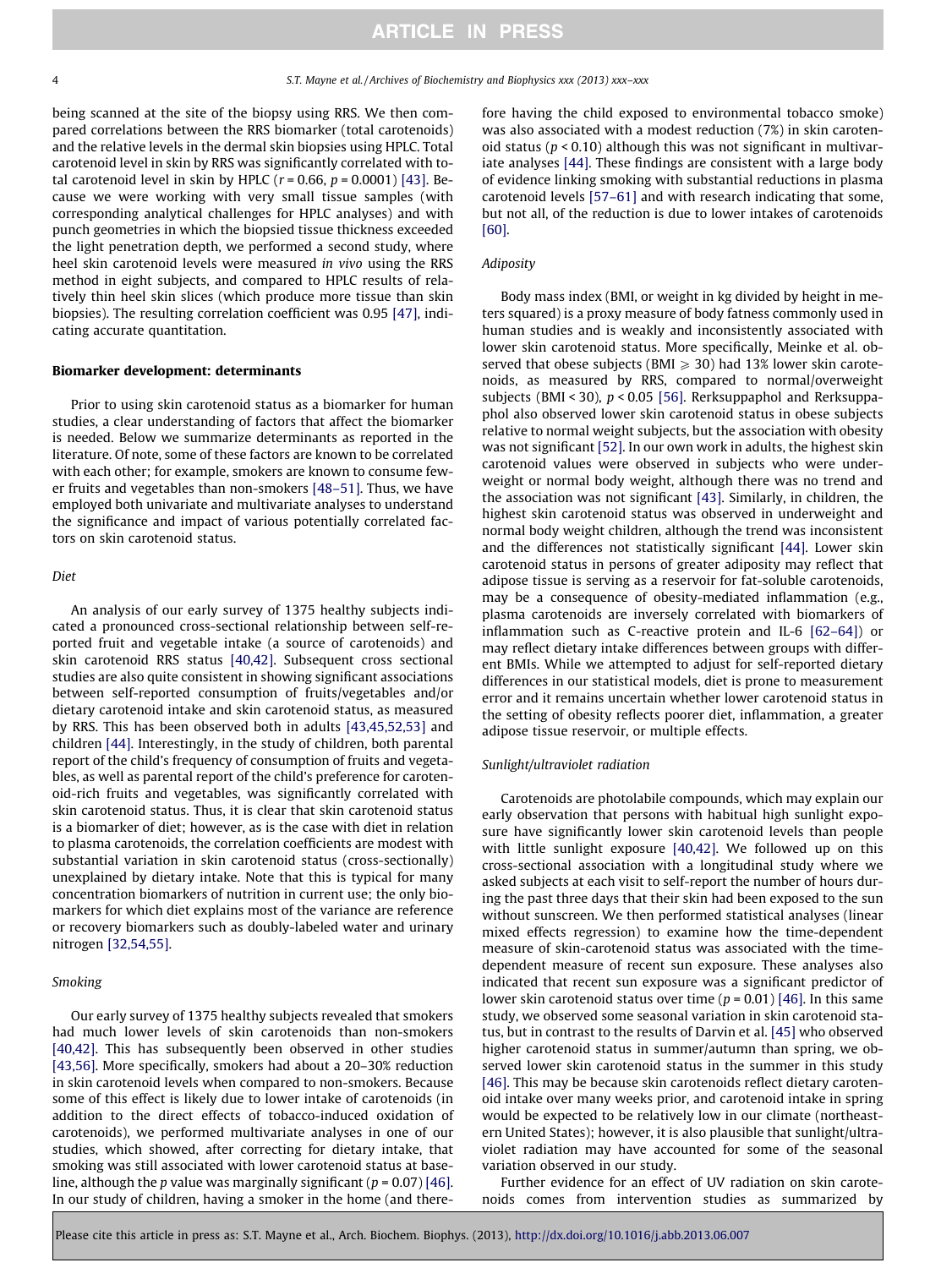<span id="page-4-0"></span>Lademann et al. [\[65\].](#page-7-0) UV irradiation of the skin of the forearm resulted in significant decreases in beta-carotene and lycopene. In addition, infrared irradiation also led to reductions in skin carotenoids. The authors speculate that solar irradiation in the UV, IR and visible regions produced free radicals in skin that deplete carotenoids.

While sun exposure does appear to affect skin carotenoid status, it is worth noting that the overall impact on carotenoids may be fairly modest (e.g., fully adjusted beta-coefficients were small in our study) [\[46\],](#page-6-0) although we are unable to rule out a more substantial effect under more extreme conditions of sun exposure than what were experienced in our free-living study subjects.

### Skin pigmentation

Most of the studies that have used RRS for skin carotenoid status measures have been done in largely Caucasian populations, so there is limited information available about the effect of skin pigmentation on RRS measures. In our adult study, we did not have quantitative measures of melanin content in skin available, but instead assessed skin color on the inner arm by matching it to a color wheel of skin tone samples used for prosthetic devices (Steeper USA<sup>®</sup>, San Antonio, TX, USA). RRS measures were lowest in the few subjects with the darkest skin tone [\[43\]](#page-6-0), but this could reflect many other factors that vary by race/ethnicity. When we performed multivariate analyses, skin tone was not significantly associated with skin carotenoid status [\[46\]](#page-6-0), although we had a small sample size, and therefore limited power to detect an effect should one exist. More research is needed in diverse populations, with quantitative measures of melanin content, to determine if skin pigmentation is a determinant of skin carotenoid status. If so, correction of spectrophotometrically assessed melanin in RRS devices is feasible for tissue locations containing melanin. Generally, the influence of melanin on RRS scores can be largely avoided by choosing measurement sites such as the palm of the hand [\[9\]](#page-6-0) or heel of the foot [\[47\]](#page-6-0) where melanin levels are typically low independent of race/ethnicity.

### Genetic factors

The enzyme that controls the metabolism of provitamin A carotenoids into retinal (precursor to retinol), beta-carotene 15,15'-monoxygenase 1 (BCMO1), is known to be polymorphic. In 2009, Leung et al. [\[66\]](#page-7-0) reported that two common polymorphisms in this gene were associated with fasting plasma beta-carotene concentrations. Ferrucci et al. used a genome-wide association approach to search for genetic variants that were associated with circulating carotenoid levels; 4 single nucleotide polymorphisms (SNPs) near the BCMO1 gene were identified [\[67\].](#page-7-0) One SNP (rs6564851) showed the strongest association with plasma betacarotene; persons with the G allele had higher plasma beta-carotene concentrations, although this SNP explained <2% of the variance in plasma beta-carotene concentrations. This variant was also associated with plasma concentrations of other carotenoids; more specifically, higher concentrations of alpha-carotene, but lower concentrations of lutein, zeaxanthin, and lycopene. Hendrickson et al. also examined SNPs in BCMO1 in relation to plasma carotenoid concentrations, and calculated weighted gene scores in relation to individual carotenoids [\[68\].](#page-7-0) The weighted gene scores developed for each individual carotenoid were significantly associated with plasma concentrations of other carotenoids – in some cases higher, and in some cases lower concentrations. Thus, it appears that genetic variation is a significant determinant of individual carotenoid concentrations in blood; however, the impact on total carotenoids in blood would be expected to be less. Relevant to the skin carotenoid biomarker, we are unaware of any published

studies examining genetic variation in relation to skin carotenoid status, cross-sectionally or in response to intervention, although such studies are underway. Of note, the skin carotenoid biomarker as typically used (with blue light excitation at  $\lambda$  = 488 nm) assesses total carotenoids, so results from plasma studies of single carotenoids may not apply to the skin carotenoid biomarker.

#### Oxidative stress

When analyzed by a chemical assay based on urinary malondialdehyde excretion, an indicator of oxidative lipid damage, people with high oxidative stress had significantly lower skin carotenoid levels than people with low oxidative stress [\[40,42\].](#page-6-0) Another study used electron paramagnetic resonance spectroscopy to assess reduction of nitroxides as an indicator of antioxidative capacity of human skin, and found that skin carotenoid status as assessed by RRS was correlated with the rate constant of nitroxide decrease [\[69\]](#page-7-0). These observations suggest that skin carotenoid RRS scores might be useful as a surrogate marker for general antioxidant status. General stress factors (such as fatigue, illness) have also been suggested to influence skin carotenoid status [\[45\],](#page-6-0) but have not been quantitatively or systematically assessed in multivariate models controlling for other factors.

#### Other factors

Age does not appear to be an important determinant of skin carotenoid status in adults, although a wide age range has not been systematically evaluated. In babies and young children, however, those who are older on average have higher skin carotenoid status (see Biomarker Development: Feasibility below). In terms of gender, on average, women have higher skin carotenoid status than men [\[43,56\]](#page-6-0), consistent with what is known about adipose tissue [\[70\]](#page-7-0) and plasma carotenoids [\[59\],](#page-6-0) likely reflecting greater intake of fruits and vegetables in women along with smaller body size.



Fig. 3. Clinical use of portable RRS scanner with fiber optical module for heel skin carotenoid measurements in infants. From Ermakov et al. [\[71\]](#page-7-0), copyright Wiley-VCH Verlag GmbH & Co. KGaA. Reproduced with permission.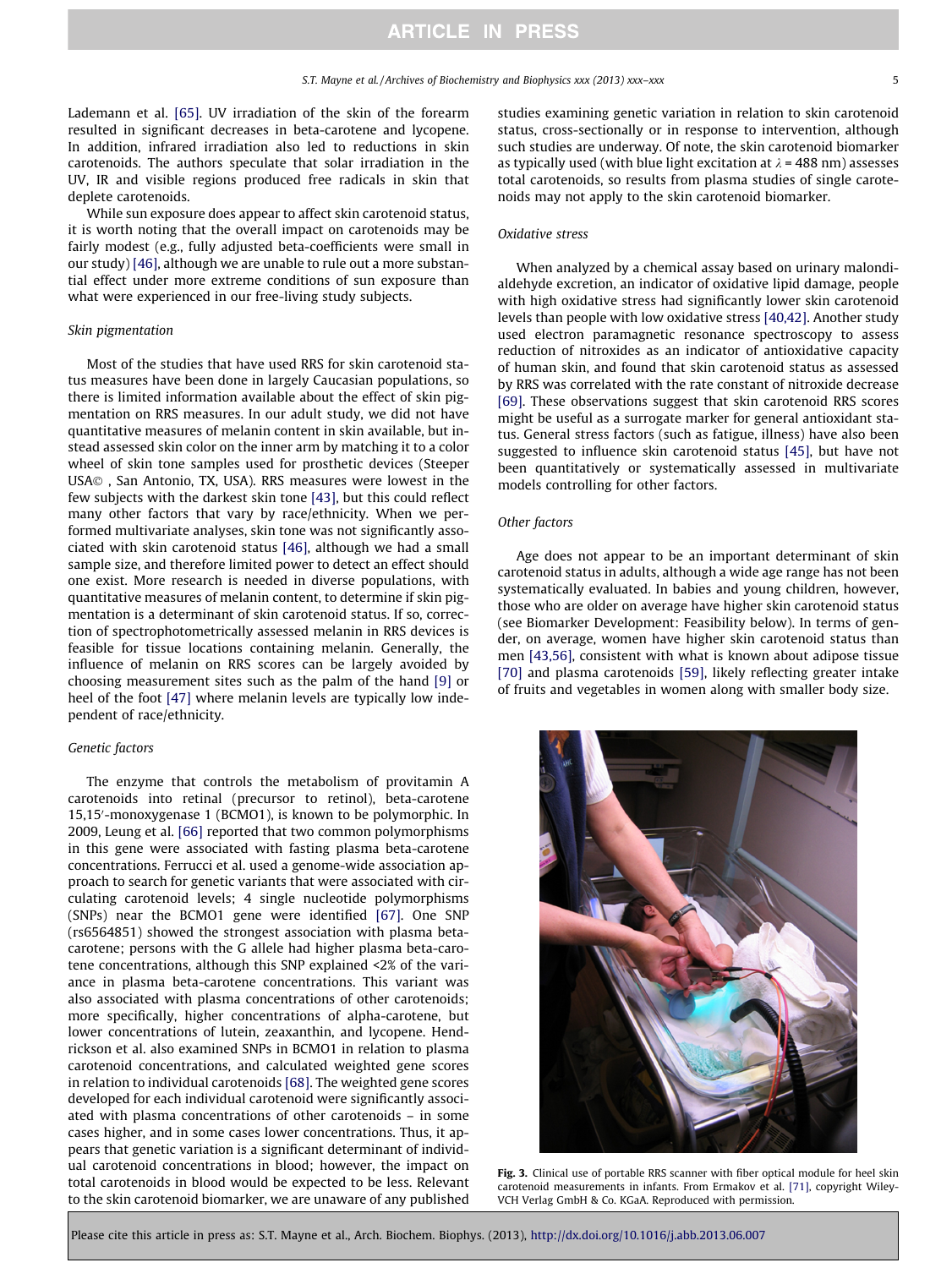#### Biomarker development: feasibility

As summarized above, RRS measures of skin carotenoid status appear to be reproducible and valid, with known determinants in addition to carotenoid intake from foods. However, before this method can be widely used in field research, the feasibility of assessment merits consideration. Our first adult studies used a prototype RRS device that was not sufficiently portable to enable its use in field settings [\[42,43\]](#page-6-0). However, our group subsequently developed and evaluated portable 488 nm solid state laser based compact instruments in field settings. One such evaluation included our study of 3 and 4 year-old children who were assessed in a preschool setting in Connecticut (Northeastern USA) [\[44\].](#page-6-0) We found it quite feasible to scan a large number of children (nearly 400 total) in a relatively short time-frame with no difficulties (e.g., up to 60 children were assessed in a two-hour window of data collection). More recently, some of our team members have used the RRS device to assess skin carotenoid status in the heel of infants and premature babies, as illustrated in [Fig. 3](#page-4-0). [\[71\]](#page-7-0) Results showed that preterm newborns had the lowest skin carotenoid scores, with RRS values increasing across categories of age (e.g., term newborns and older infants). This is consistent with our earlier work with 3 and 4 year-old children which found that skin carotenoids were higher in the older than younger preschool children [\[44\]](#page-6-0).

#### Biomarker development: response to dietary intervention

As described earlier, there is considerable interest in using the RRS method to evaluate whether or not interventions designed to improve fruit and vegetable intake actually change intake behaviors and improve nutritional status. This is a critical research need, because without objective verification that behavior change has occurred, results of trials (of health outcomes, as well as of intake) are difficult to interpret. The ideal method for assessing response to intervention is in the setting of controlled intervention studies.

Beginning with carotenoid supplementation trials, it is well known and accepted that carotenoid supplementation leads to measurable increases in carotenoids in human skin [\[35,41,65\]](#page-6-0). This obviously underlies much of the work done in the setting of using dietary sources of carotenoids for sun protection [\[11,14,15\].](#page-6-0) This also underlies the licensing of the RRS method to the nutritional supplement industry (''Biophotonic Scanner'', NuSkin/Pharmanex Inc., Provo, Utah), based on the finding that carotenoid-containing vitamin supplements produced an increase in skin carotenoid values within a relatively short time frame [\[41\]](#page-6-0). These studies clearly indicate that providing relatively bioavailable carotenoids through supplementation impacts skin carotenoid status.

Considering other studies that used RRS methodologies, Meinke et al. evaluated a commercial oil extract of kale (Lutrex™), which was rich in various carotenoids, versus a placebo oil to assess carotenoid bioavailability in 22 subjects (11 per group) [\[72\].](#page-7-0) Results showed an increase in both skin and blood carotenoids with Lutrex™ supplementation. The blood values increased faster in the first 14 days as compared to the subsequent 14 days of supplementation, suggesting saturation. In contrast, skin did not appear to saturate (reach equilibrium) during the four weeks of Lutrex™ supplementation. When Lutrex™ supplementation ceased, carotenoid decreases were much more rapid in serum than in skin. This is consistent with a much longer half-life of carotenoids in skin.

In contrast to supplementation trials, there has been a lack of information on skin carotenoid response to food-based interventions (e.g., fruit and vegetable interventions). To address this, our research group conducted a controlled feeding study, done in partnership with the U.S. Department of Agriculture, in which we assessed skin carotenoid status in response to several different dietary interventions including a carotenoid depletion phase (provision of minimal carotenoid-rich foods for six weeks), followed by a high fruit and vegetable-provided diet (eight weeks), followed by another depletion diet (six weeks), and then subjects returned to their self-selected diets for an additional eight weeks. Preliminary and final results have been presented [\[73,74\]](#page-7-0) and a manuscript is in preparation; findings parallel those seen for the carotenoid-rich oil extract intervention [\[72\].](#page-7-0) That is, skin carotenoid levels decreased during depletion and increased during high-carotenoid feeding, with skin carotenoid status tracking similarly to plasma carotenoids although the rates of decrease (during depletion) were faster in plasma versus skin. Skin carotenoids had not yet plateaued by 8 weeks post-intervention, suggesting that they reflect intake over at least the prior 2+ months. Thus, multiple lines of evidence now show that skin carotenoid status is responsive to carotenoid intervention involving supplements, vegetable oil extracts given as dietary supplements, and carotenoid-rich fruits and vegetables consumed in typical US diets.

#### Future needs

The work, to date, on this biomarker is highly promising and supports further development of skin carotenoids as a biomarker. However, before it can be adopted more widely, some barriers need to be addressed.

The first concerns the impact of melanin on the biomarker. As noted above, there is a real need to evaluate this biomarker in large populations with diverse skin pigmentation with objective quantitation of dermal melanin in order to directly assess the effect of melanin on the carotenoid biomarker. It is plausible that melanin may absorb some of the laser excitation and RRS light, and thus "dampen" the resulting RRS response, resulting in an artifactual reduction in values obtained. Alternatively, it is also plausible that higher melanin density in skin may help to protect photolabile carotenoids from the adverse effects of UV irradiation, producing somewhat higher skin carotenoid scores in persons with dark skin pigmentation as compared to persons with light skin holding all other factors constant. The lack of knowledge on the impact of melanin is most limiting when attempting to using the skin carotenoid biomarker cross-sectionally, rather than in an intervention setting, where each person's skin response is compared against his/her baseline measures.

Next, the RRS methodology for assessing skin carotenoid status led to large-scale commercial production of low-power devices for proprietary use in the nutritional supplement market. This was facilitated by a recently developed relatively inexpensive instrument configuration that uses excitation with a spectrally narrowed 473 nm LED light source instead of a 488 nm laser, and also by RRS light detection via filter instead of spectrograph [\[75\]](#page-7-0). However, production has not been similarly scaled up for higher-grade research devices for use in medical and public health research [\[76\]](#page-7-0) and devices adequate for research remain relatively costly at this time. Recognizing that the solid state lasers used in portable research-grade RRS devices are still relatively expensive, we have been exploring alternative optical methodologies to assess skin carotenoid status noninvasively but at reduced cost. For example, skin reflectance-based methodologies have been evaluated by other groups, including the group of Sies and Stahl, for many years [\[77,78\].](#page-7-0) We have developed a variation on this method using topical pressure, which temporarily squeezes blood out of the tissue volume to reduce the influence of hemoglobin on the reflection spectra, and which holds promise as a simple and inexpensive method [\[76\].](#page-7-0) In contrast to our RRS method, it does not require narrow-band light sources for excitation, or high-resolution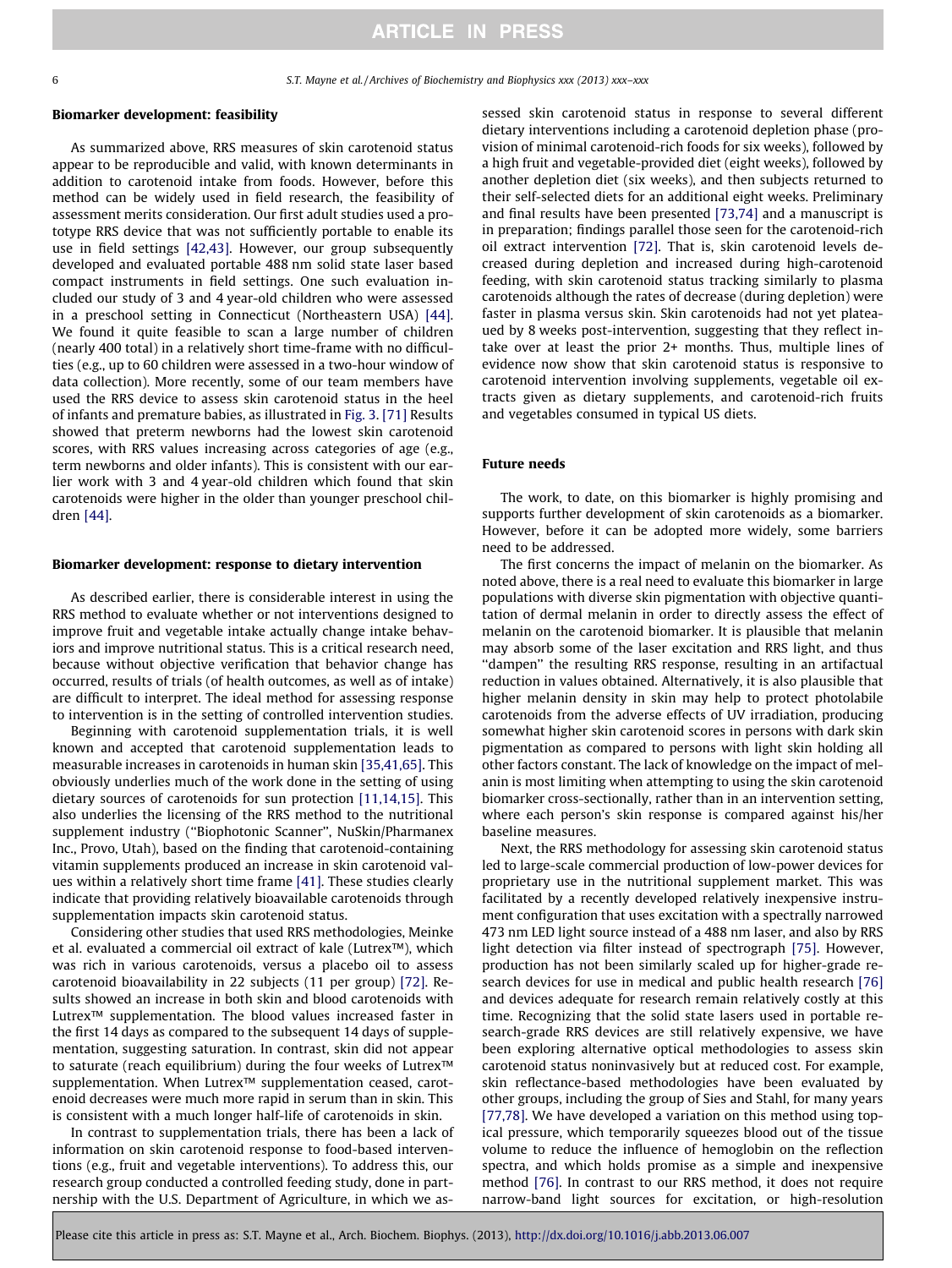<span id="page-6-0"></span>spectrophotometers for detection of spectrally narrow Raman line features, and minimizes effects of blood and melanin that can impact reflection spectroscopy methods [76]. We have been evaluating the performance of this new method in comparison to our existing RRS method with early promising results (e.g., a correlation coefficient of 0.9) [76]. Thus, we anticipate that ongoing technological advances will continue to enable valid and reproducible assessment of skin carotenoids, with affordable/available devices to facilitate broader uptake in the medical and public health research fields.

#### Conclusions

As summarized in this review, skin carotenoid status as assessed by RRS is an attractive biomarker for use in human studies. It is highly reproducible and valid, and with the development of portable scanners, feasible for use in field settings. Skin carotenoid status is an objective biomarker of dietary intake of fruits and vegetables, although in the cross-sectional setting, diet explains only part of the variation in this biomarker with other factors such as smoking, adiposity, and UV potentially affecting carotenoid status. Thus, as is the case with many concentration-based biomarkers in nutrition, skin carotenoid status is an imperfect measure of fruit and vegetable intake for observational research, but adds value as an objective indicator and for incorporation into dietary measurement error correction models [32]. Also, because higher status reflects greater fruit and vegetable intake, lack of smoking, and lack of adiposity, this may facilitate its use as an integrated biomarker of overall health that is predictive of future chronic disease risk, although longitudinal studies are needed to test this hypothesis. In the intervention setting, skin carotenoid status responds predictably and consistently to carotenoid intervention, both from supplements and from foods, although the numbers of subjects evaluated is still relatively small. Thus, use of skin carotenoid status as an objective biomarker of change should be considered for inclusion in fruit and vegetable-based intervention trials. Commercialization and scale-up of devices to assess skin carotenoid status, including less expensive devices based on alternative technologies, will enable more broad-based use of skin carotenoids for research and public health purposes in the future.

#### Acknowledgments

We wish to thank the participants in our numerous human studies. Some of the research described in this review was supported by an R01 CA96838 grant from the National Cancer Institute; National Institutes of Health. Additional support was provided by an R01 EY-11600 grant from the National Eye Institute, National Institutes of Health; and The USDA/Agricultural Research Service, USDA 5450-51000-049-00D. The contents of this publication do not necessarily reflect the views or policies of the USDA or the Agricultural Research Service, nor does mention of trade names, commercial products, or organizations imply endorsement from the U.S. government.

#### References

- [1] K. Canene-Adams, J.W. Erdman, Absorption, transport, distribution in tissues and bioavailability, in: G. Britton, S. Liaaen-Jensen, H. Pfander (Eds.), Carotenoids, Nutrition and Health, vol. 5, Basel, Switzerland, Birkhauser Verlag, 2009.
- [2] Institute of Medicine, National Academy of Sciences, Food and Nutrition Board, Panel on Dietary Antioxidants and Related Compounds: Dietary Reference Intakes for Vitamin C, Vitamin E, Selenium, and Carotenoids, National Academy Press, Washington, 2000.
- [3] S. Lin, L. Quaroni, W.S. White, et al., Biopolymers 57 (2000) 249–256. [4] G.M. Lowe, R.F. Bilton, I.G. Davies, et al., Ann. Clin. Biochem. 36 (Pt 3) (1999) 323–332.
- [5] A. van Bennekum, M. Werder, S.T. Thuahnai, et al., Biochemistry 44 (2005) 4517–4525.
- [6] H. Tsuruoka, W. Khovidhunkit, B.E. Brown, et al., J. Biol. Chem. 277 (2002) 2916–2922.
- [7] M.E. Darvin, J.W. Fluhr, S. Schanzer, et al., J. Dermatol. Sci. 64 (2011) 53–58.
- [8] T.R. Hata, T.A. Scholz, I.V. Ermakov, et al., J. Invest. Dermatol. 115 (2000) 441– 448. [9] I.V. Ermakov, M.R. Ermakova, R.W. McClane, et al., Opt. Lett. 26 (2001) 1179–
- 1181.
- [10] S. Scarmo, B. Cartmel, H. Lin, et al., Arch. Biochem. Biophys. 504 (2010) 34–39. [11] R. Goralczyk, K. Wertz, Skin Photoprotection by Carotenoids, in: G. Britton, S.
- Liaaen-Jensen, H. Pfander (Eds.), Carotenoids, Nutrition and Health, Vol. 5, Basel, Switzerland, Birkhauser Verlag, 2009. pp 335–362.
- [12] W. Stahl, H. Sies, Am. J. Clin. Nutr. 96 (2012) 1179S–1184S.
- [13] H. Sies, W. Stahl, Annu. Rev. Nutr. 24 (2004) 173–200.
- [14] W. Stahl, U. Heinrich, S. Wiseman, et al., J. Nutr. 131 (2001) 1449–1451.
- [15] W. Stahl, U. Heinrich, H. Jungmann, et al., Am. J. Clin. Nutr. 71 (2000) 795–798.
- [16] M.M. Mathews-Roth, Fed. Proc. 46 (1987) 1890–1893.
- [17] M.M. Mathews-Roth, Photo-Dermatology 1 (1984) 318–321.
- [18] W. Kopcke, J. Krutmann, Photochem. Photobiol. 84 (2008) 284–288.
- [19] J. Eicker, V. Kurten, S. Wild, et al., Photochem. Photobiol. Sci. 2 (2003) 655–659.
- [20] M. Darvin, A. Patzelt, S. Gehse, et al., Eur. J. Pharm. Biopharm. 69 (2008) 943– 947.
- [21] K. Suganuma, H. Nakajima, M. Ohtsuki, et al., J. Dermatol. Sci. 58 (2010) 136– 142.
- [22] A. Morita, J. Dermatol. Sci. 48 (2007) 169–175.
- [23] World Cancer Research Fund American Institution for Cancer Research: Food, Nutrition, Physical Activity, and the Prevention of Cancer: a Global Perspective. The Second Expert Report, AICR, Washington D.C, 2007.
- [24] S. Liu, J.E. Manson, I.M. Lee, et al., Am. J. Clin. Nutr. 72 (2000) 922–928.
- [25] E. Cho, J.M. Seddon, B. Rosner, et al., Arch. Ophthalmol. 122 (2004) 883–892.
- [26] B.C. Tohill, J. Seymour, M. Serdula, et al., Nutr. Rev. 62 (2004) 365–374.
- [27] US Department of Agriculture, US Department of Health and Human Services: Dietary Guidelines for Americans 2010. www.dietaryguidelines.gov.
- [28] M.B. Livingstone, P.J. Robson, Proc. Nutr. Soc. 59 (2000) 279–293.
- [29] Y.M. Peng, Y.S. Peng, Y. Lin, et al., Nutr. Cancer 23 (1995) 233–246.
- [30] A.J. McEligot, C.L. Rock, S.W. Flatt, et al., J. Nutr. 129 (1999) 2258–2263.
- [31] E. Lanza, A. Schatzkin, C. Daston, et al., Am. J. Clin. Nutr. 74 (2001) 387–401.
- [32] R.L. Prentice, E. Sugar, C.Y. Wang, et al., Public Health Nutr. 5 (2002) 977–984.
- [33] C.L. Rock, M.E. Swendseid, R.A. Jacob, et al., J. Nutr. 122 (1992) 96–100.
- [34] R.S. Parker, Am. J. Clin. Nutr. 47 (1988) 33–36.
- [35] W. Stahl, U. Heinrich, H. Jungmann, et al., J. Nutr. 128 (1998) 903–907.
- [36] P.S. Bernstein, M.D. Yoshida, N.B. Katz, et al., Invest. Ophthalmol. Vis. Sci. 39
- (1998) 2003–2011.
- [37] I.V. Ermakov, R.W. McClane, W. Gellermann, et al., Opt. Lett. 26 (2001) 202– 204.
- [38] M. Sharifzadeh, D.Y. Zhao, P.S. Bernstein, et al., J. Opt. Soc. Am. A Opt. Image Sci. Vis. 25 (2008) 947–957.
- [39] I.V. Ermakov, M.R. Ermakova, W. Gellermann, et al., J. Biomed. Opt. 9 (2004) 332–338.
- [40] I.V. Ermakov, M. Sharifzadeh, M. Ermakova, et al., J. Biomed. Opt. 10 (2005) 064028.
- [41] I.V. Ermakov, M. Sharifzadeh, P.S. Bernstein, et al., Application of Resonance Raman Spectroscopy to the Detection of Carotenoids in vivo, in: J.T. Landrum (Ed.), Carotenoids – Physical, Chemical and Biological Functions and Properties, CRC Press, Atlanta, 2009, pp. 87-109.
- [42] W. Gellermann, J. Zidichouski, C. Smidt, et al., Raman detection of carotenoids in human tissue, in: L. Packer et al. (Eds.), Carotenoids and Retinoids, AOCS Press, Champlain, Ill, 2005, pp. 86–114.
- [43] S.T. Mayne, B. Cartmel, S. Scarmo, et al., Am. J. Clin. Nutr. 92 (2010) 794–800.
- [44] S. Scarmo, K. Henebery, H. Peracchio, et al., Eur. J. Clin. Nutr. 66 (2012) 555– 560.
- [45] M.E. Darvin, A. Patzelt, F. Knorr, et al., J. Biomed. Opt. 13 (2008) 044028-1– 044028-9.
- [46] S. Scarmo, B. Cartmel, H. Lin, et al., Br. J. Nutr. (2013). http://dx.doi.org/ 10.1017/S000711451200582X.
- [47] I.V. Ermakov, W. Gellermann, Arch. Biochem. Biophys. 504 (2010) 40–49.
- [48] N.J. Birkett, Public Health Nutr. 2 (1999) 217-222.
- [49] A. Agudo, G. Pera, Public Health Nutr. 2 (1999) 263–271.
- [50] D. Baer Wilson, P.J. Nietert, Am. J. Prev. Med. 22 (2002) 240–246.
- [51] H. Billson, J.A. Pryer, R. Nichols, Eur. J. Clin. Nutr. 53 (1999) 946–952.
- [52] S. Rerksuppaphol, L. Rerksuppaphol, J. Med. Assoc. Thai. 89 (2006) 1206–1212.
- [53] K. Hesterberg, J. Lademann, A. Patzelt, et al., J. Biomed. Opt. 14 (2009) 024039.
- [54] N. Potischman, J. Nutr. 133 (Suppl. 3) (2003) 875S–880S.
- [55] N. Potischman, J.L. Freudenheim, J. Nutr. 133 (Suppl. 3) (2003) 873S–874S.
- [56] M. Meinke, A. Lauer, B. Taskoparan, et al., Free Radicals and Antioxidants 1 (2011) 15–20.
- [57] L. Wang, J.M. Gaziano, E.P. Norkus, et al., Am. J. Clin. Nutr. 88 (2008) 747–754. [58] G.W. Comstock, M.S. Menkes, S.E. Schober, et al., Am. J. Epidemiol. 127 (1988)
- 114–123. [59] W.E. Brady, J.A. Mares-Perlman, P. Bowen, et al., J. Nutr. 126 (1996) 129–137.
- [60] W.S. Stryker, L.A. Kaplan, E.A. Stein, et al., Am. J. Epidemiol. 127 (1988) 283– 296.
- [61] P. Galan, F.E. Viteri, S. Bertrais, et al., Eur. J. Clin. Nutr. 59 (2005) 1181–1190. [62] P. Hu, D.B. Reuben, E.M. Crimmins, et al., J. Gerontol. A Biol. Sci. Med. Sci. 59 (2004) 849–854.